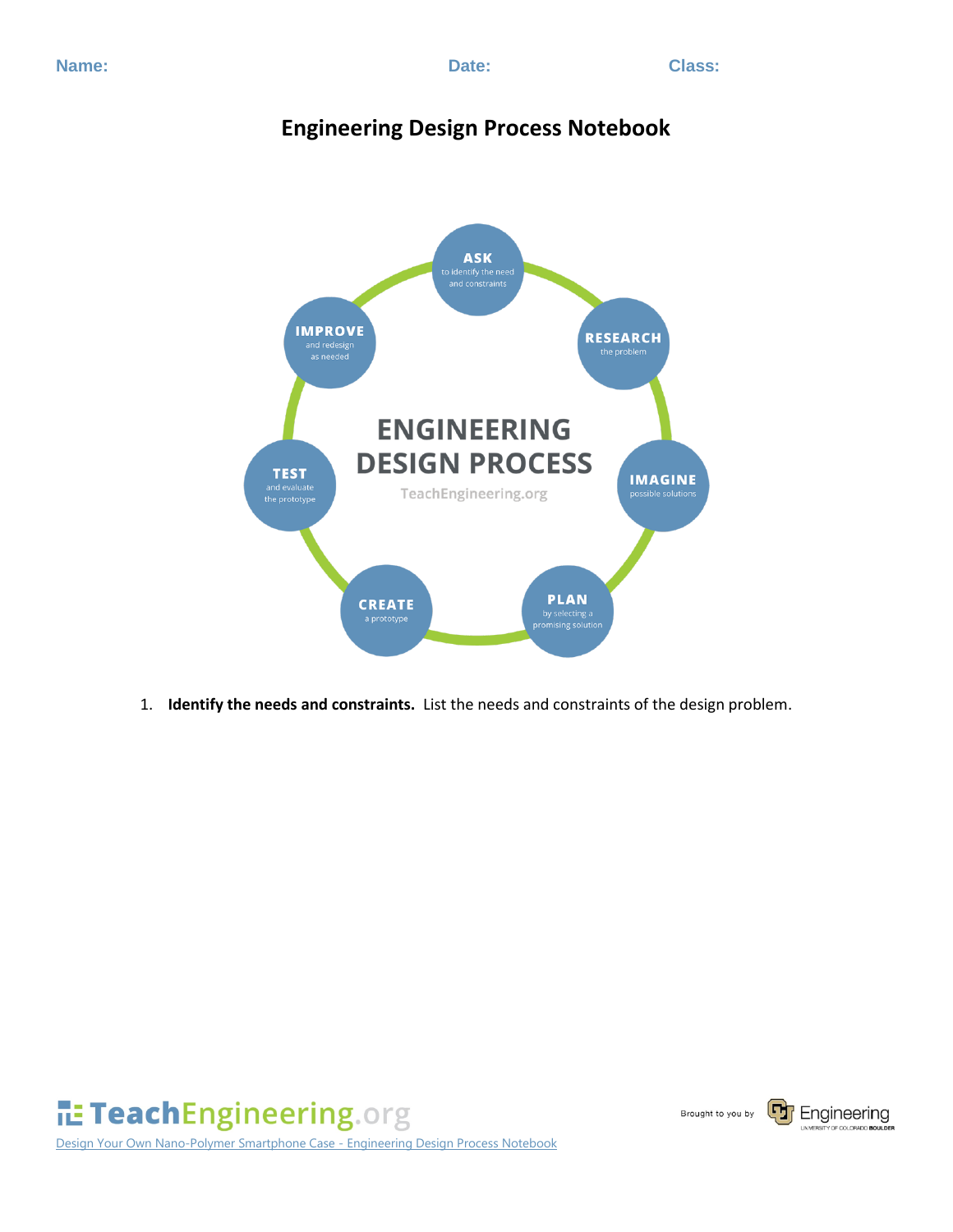2. **Research the problem.** What designs already exist? What works and what needs improvement?

3. **Brainstorm/create possible solutions.** List ALL ideas in the group and include sketches. Attach additional paper if necessary.

TeachEngineering.org

Design Your Own Nano-Polymer Smartphone Case - Engineering Design Process Notebook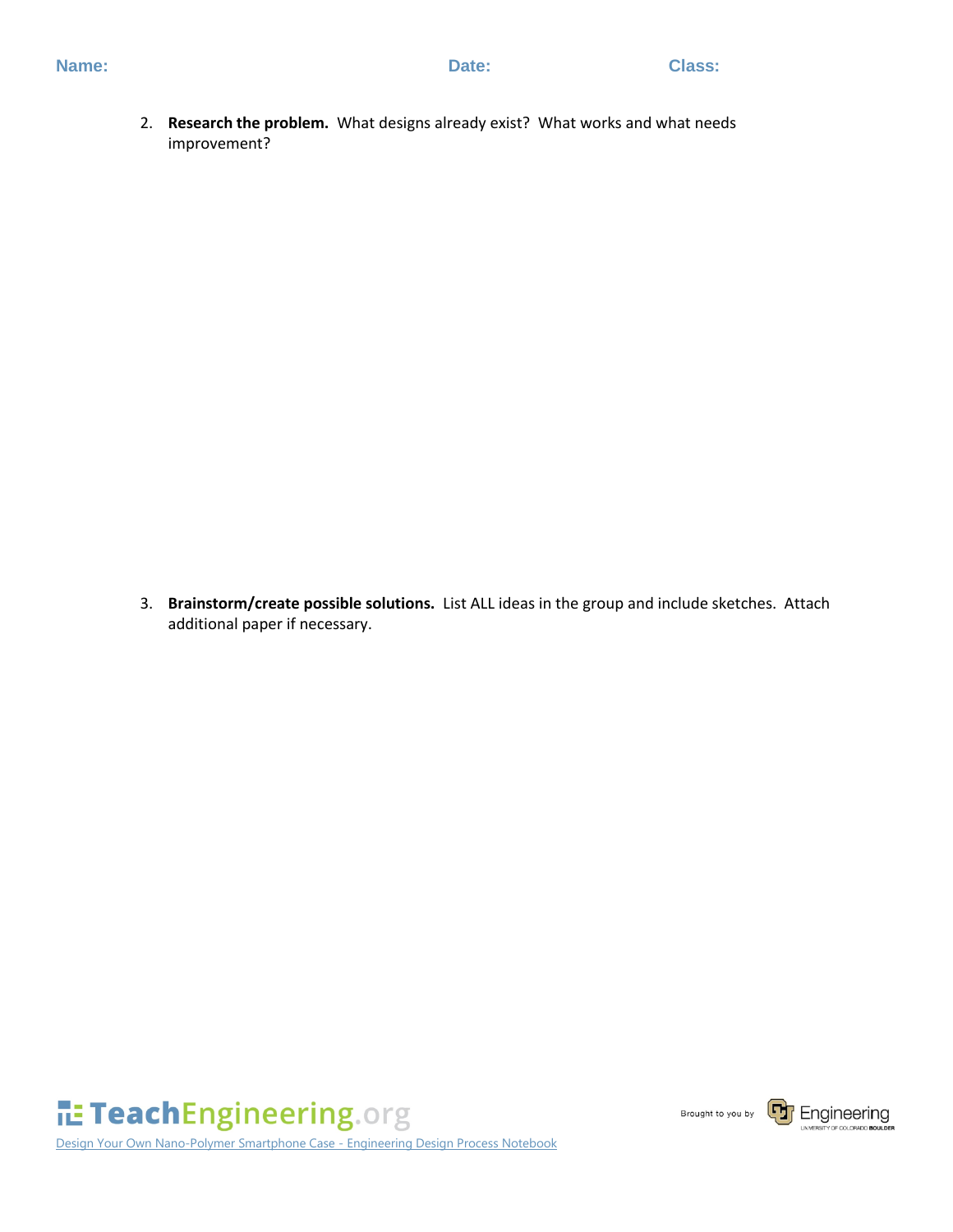4. **Plan a solution.** Describe the chosen solution and list as many details as possible including who will be responsible for providing what materials. You must account for all materials and list the price of any purchased items as well as the total spent.

5. **Create:** Keep track of what is working, what is not working, and any design changes that needed to be made.

TeachEngineering.org

Design Your Own Nano-Polymer Smartphone Case - Engineering Design Process Notebook